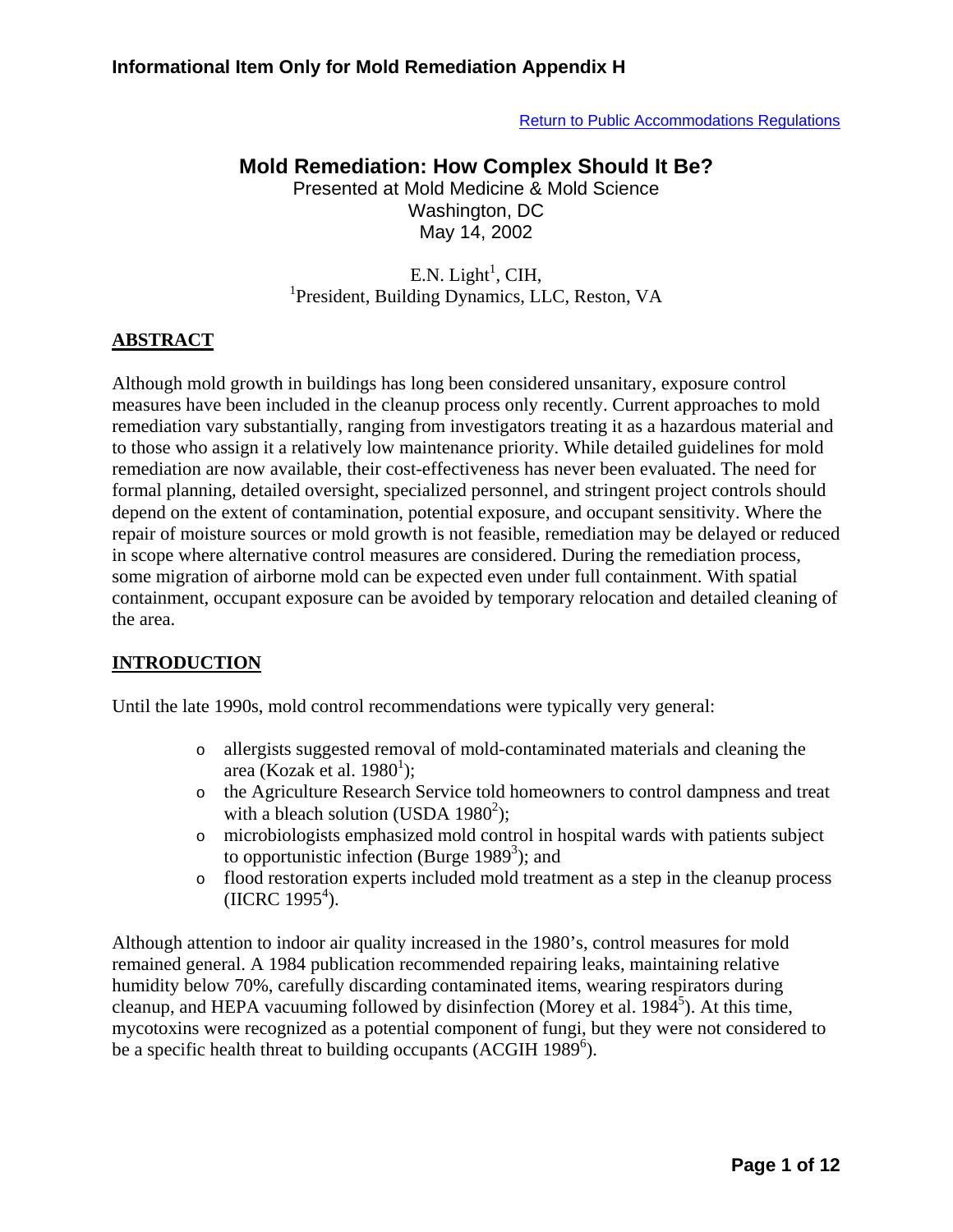The first detailed mold remediations were performed by general contractors using critical barriers or containment (Light et al. 1989<sup>7</sup>; Light et al. 1991<sup>8</sup>). Initial approaches changed with the published assumption that toxogentic fungi presented a significant health threat, justifying the use of asbestos abatement methods (Morey 1992<sup>9</sup>).

Guidelines for mold remediation were first published in 1993, based on control of *Stachybotrys* as a toxogenic mold (NYCDOH 1993 $^{10}$ ). These were subsequently reflected in the recommendations of other organizations (ISIAQ 1996<sup>11</sup>; AIHA 1996<sup>12</sup> Health Canada 1995<sup>13</sup>).

The New York City Department of Health  $(NYCDOH<sup>14</sup>)$  updated their mold Guidelines in April 2000 based on best professional judgment as to control levels needed to minimize health effects. The stringency of worker protection and area containment increases with area. Assessment, cleaning, and clearance are other issues addressed. Greater exposure protection is encouraged for sensitive individuals. Guidance issued by ACGIH and EPA deviate only slightly from NYCDOH. For example, ACGIH (1999<sup>15</sup>) allows N-95 disposable respirators when remediating large areas (NYC recommends HEPA-filtered, full-face) and requires containment for medium sized areas (NYC does not). EPA  $(2001^{16})$  also requires containment for medium sized areas. Requirements of these commonly cited mold guidelines do not appear to be based on specific data or documentation.

 $CDC<sup>17</sup>$  has also issued a guideline for building mold in health care facilities with extremely sensitive patients subject to fungal infections (stem cell recipients). These address special ventilation, barriers, and cleaning. Although medical surveillance is emphasized, routine environmental monitoring is not.(17)

# **REMEDIATION OBJECTIVES**

At the present time, mold remediation practice is polarized across the U.S., with some practitioners treating building mold as a hazardous material (implementing extremely stringent procedures to eliminate "toxic mold") while others continue to assign it a low priority and take no specific precautions. Specifications for mold cleanup are ideally based on exposure control objectives, the extent of contamination, and site-specific logistics. Some common objectives of remediation projects are:

- o Restore building conditions (repair water damage, control musty odor, etc.)
- o Establish conditions acceptable for the general population (minimize minor allergic reactions, etc.)
- o Protect extremely sensitive individuals (e.g., minimize the potential for fungal infection in immuno-compromised individuals).

In general, project controls are least stringent for building restoration only and greatest for protection of sensitive patients.

While the above project objectives are based on well-documented effects of building mold growth (ACGIH 1999), many projects have recently been based on perceived or assumed health effects of "toxic molds." Recent reviews have shown that mycotoxins is not associated with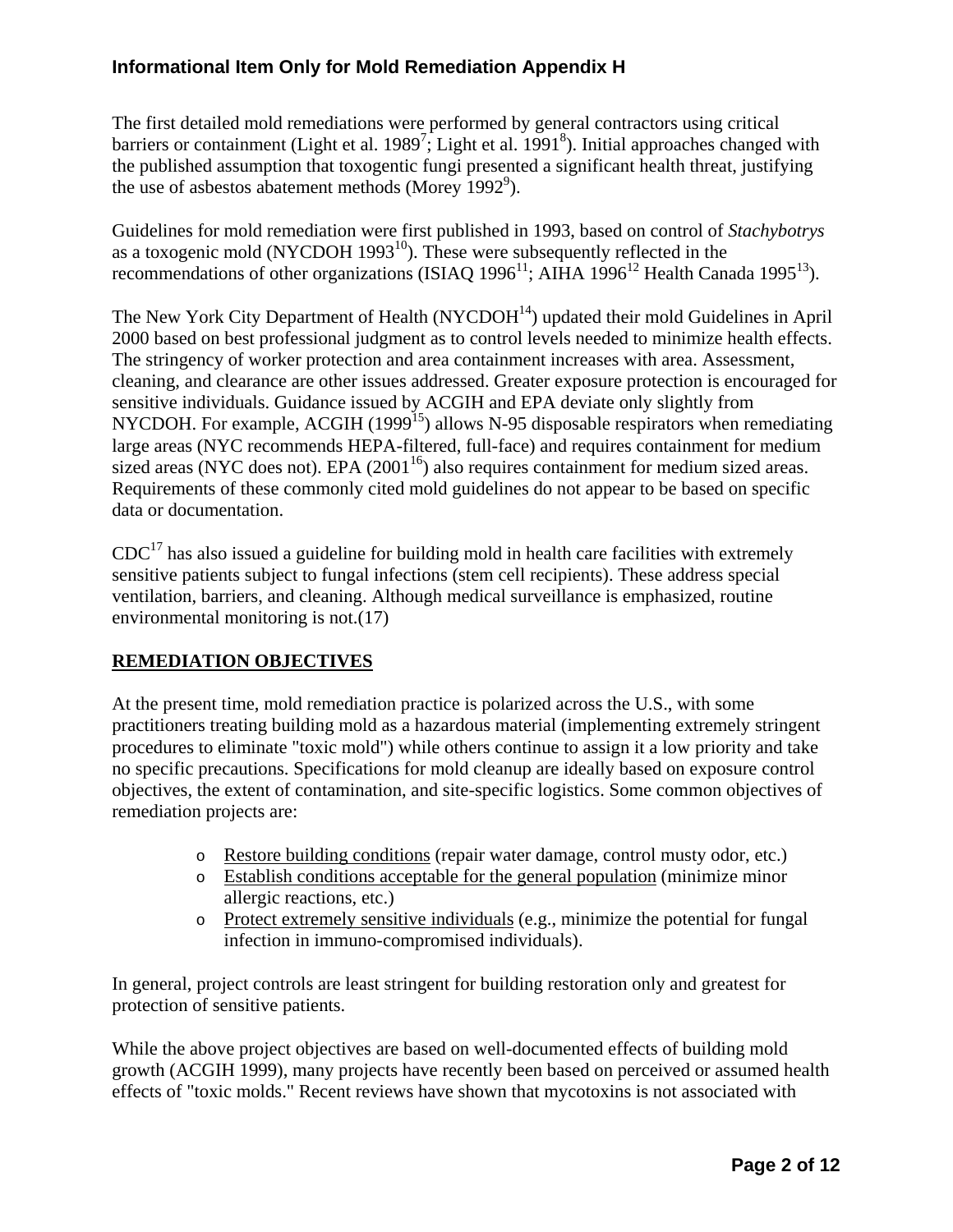building occupant symptoms (Page and Trout  $2001^{19}$ ) (Robbins et al.  $2000^{20}$ ). In this regard, the presence of common environmental molds labeled "toxic" should not be the basis for determining the stringency of remedial procedures.

### **SCOPE OF MOISTURE AND MOLD REPAIRS**

There is general agreement between the various mold remediation guidelines that moisture sources must be resolved while materials supporting mold growth are replaced or treated and adjacent dust should be removed.

When the dominant concern is the presence of "toxic" molds, assessment may be based primarily on sampling, often with less attention paid to moisture dynamics and the extent of visible mold growth. Underlying moisture issues and the extent of visible mold growth may be better understood when the types of mold present are not considered important.

Identifying the underlying cause and driving force responsible for a building moisture problem is necessary for effective mold repair. Common problems which should be identified or ruled out may include:

- o envelope leakage (roof integrity, inadequate flashing, caulking maintenance, doors or window installation, joint construction)
- o exterior drainage
- o wall constructed without drainage plane (EIFS)
- o incorrectly placed vapor or air barrier (e.g., vinyl wallpaper)
- o plumbing leaks
- o standing water in HVAC system
- o pipe sweating
- o inadequate dehumidification (insufficient exhaust, building under negative pressure, low cooling load)
- o exposed materials during construction

Where moisture dynamics are not obvious, further investigation based on building plans, facility history, and a systematic inspection may be needed, in some cases, involving the use of a specialized instrumentation (e.g., moisture meter).

Mold guidelines state that porous materials should generally be replaced and that other surfaces may be cleaned. Field experience has shown that alternative approaches can also be considered. For example, where it is infeasible to remove moldy wood, it might be sanded and encapsulated to remove as much surface growth as possible and minimize spore release.

In general, the feasibility of repairing moisture and mold growth may be considered as easy, moderately difficult, or difficult:

#### **1. Easy Repairs**

o ceiling tiles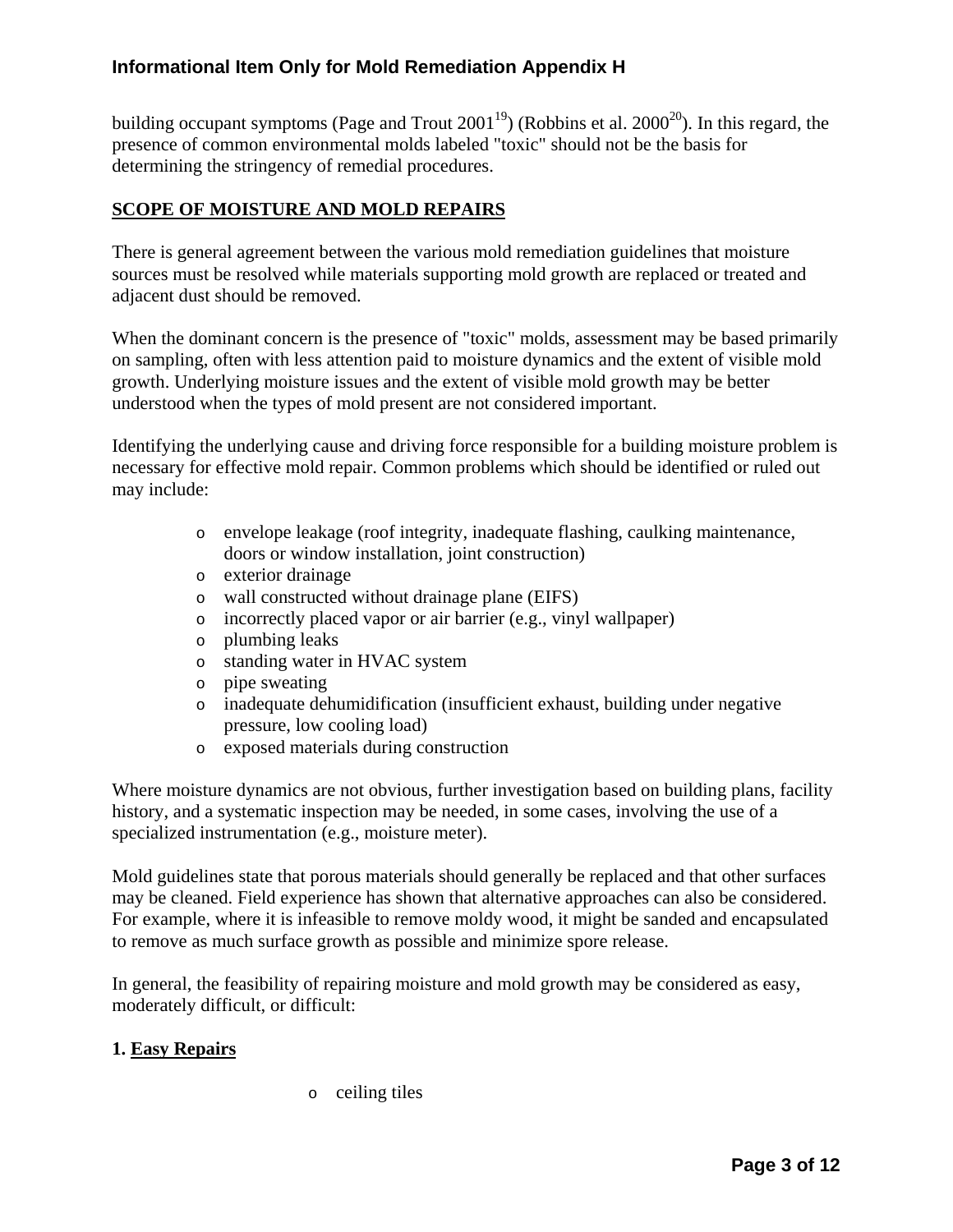o accessible hard surfaces

### **2. Moderately Difficult Repairs**

- o accessible sheetrock or insulation
- o treatable wood

#### **3. Difficult Repairs**

- o inaccessible core walls
- o EIFS walls
- o widespread condensation behind vinyl wall covering

While guidelines imply that mold growth should be remediated immediately and completely, there are circumstances where this ideal cannot be achieved (e.g., structural or fire protection constraints). In cases where mold and moisture controls must be implemented over time, interim measures can be used to limit exposure and the risks may be considered insignificant (e.g., if hypersensitive individuals are not exposed). Such controls may include modifying air pathways (e.g., sealing penetrations or changing pressurization), intensifying housekeeping, dehumidifying, periodic mold treatment, or temporary encapsulation.

In limited circumstances, treatment of some mold contaminated surfaces may never be feasible (e.g., cannot be accessed or firewall cannot be compromised). In these cases, partial control measures might be followed by air sampling to assess ongoing air quality with residual mold left in place.

### **WORKER PROTECTION**

Little information has been developed regarding the potential health risks faced by mold remediation workers. OSHA and NIOSH have not specifically addressed worker protection requirements based on statutory requirements. As a result, measures recommended by the various mold guidelines have little quantitative basis and no validation.

The 1993 NYCDOH Guidelines were quite restrictive as to who could perform mold remediation. General maintenance personnel were allowed for only very small projects ( $\langle 2 \text{ ft}^2 \rangle$ [0.2m<sup>2</sup>]), providing they were in a full OSHA Respiratory Protection Program. Projects ranging from 2 -  $30$  ft<sup>2</sup> (0.2 to 2.7m<sup>2</sup>) required workers who received formal mold training and were free of specified medical conditions. Larger projects required trained hazmat workers. In 2000, NYCDOH changed these specifications to allow maintenance personnel to perform remediation where mold coverage in individual work areas was small to moderate (e.g., up to about 30  $\text{ft}^2$ ) [2.7m<sup>2</sup>]). Hazmat-type personnel under the supervision of a health and safety professional experienced in mold investigation were recommended for larger projects.

Where building mold is assumed to be a hazardous material (e.g., mycotoxic effects likely), remediation is more likely to be conducted by specialized contractors and consultants. In many cases, equally effective services may also be available from either in-house custodial or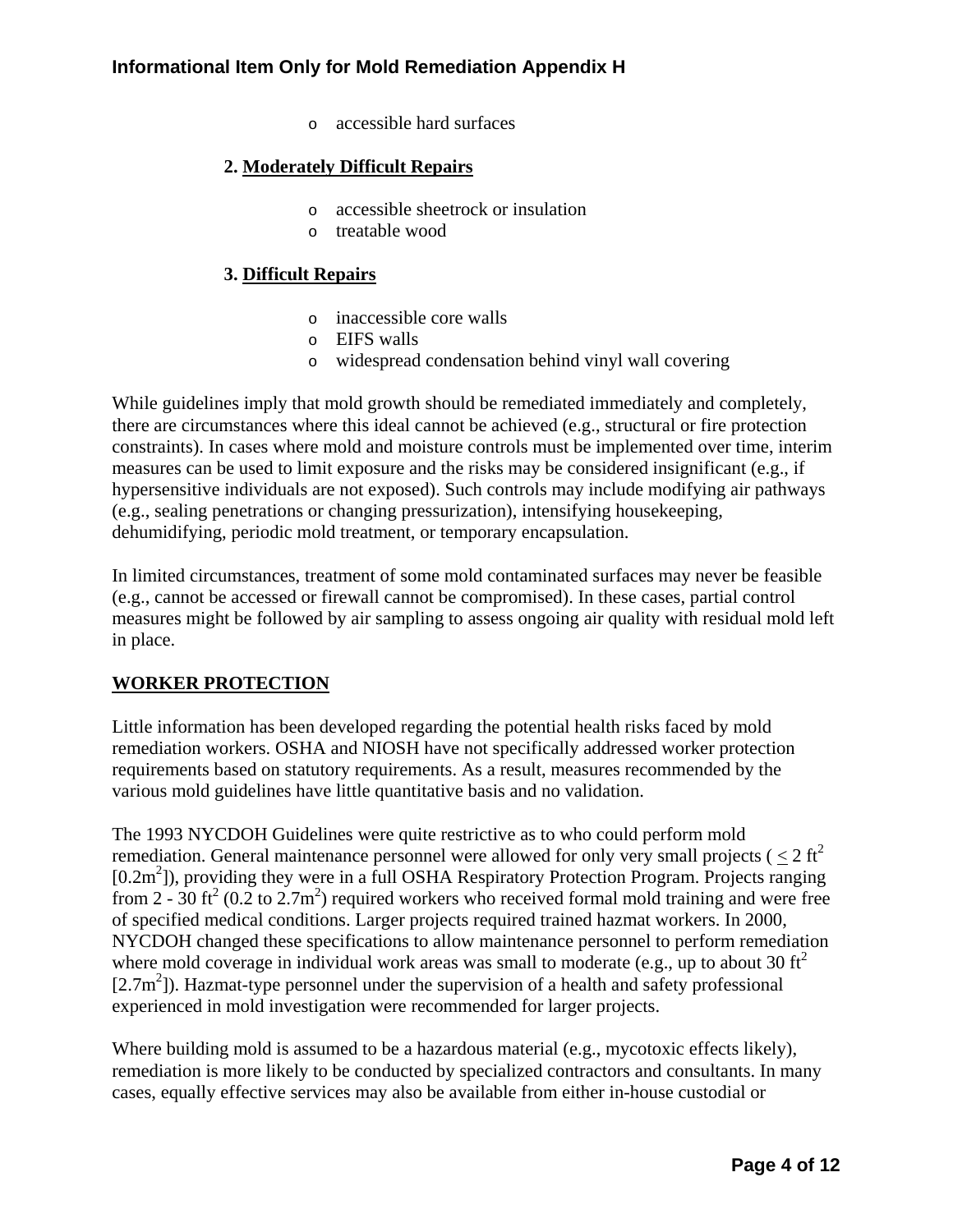maintenance personnel or commercial cleaning and restoration contractors. Although not formally trained in microbiology or hazardous material management, such personnel have practical experience in sanitizing and repair procedures, which, in some cases, may be combined with site-specific knowledge of the affected building. Mold remediation projects conducted by a contractor with an asbestos abatement background under the direction of an environmental consultant basing decisions primarily on microbial sampling does not necessarily result in more effective remediation.

Respiratory protection requirements can also determine who is permitted to perform mold remediation. Where guidelines recommend a disposable (N-95) respirator, OSHA requirements for medical examinations, detailed documentation and formal training are waived where disposable respirator use is voluntary. Requirements to implement the administrative elements of a full Respiratory Protection Program may actually tend to discourage mold cleanup in some instances, especially where such work is incidental to other building maintenance and conducted on only a small-scale.

The updated NYCDOH Guidelines approved less stringent worker protection measures in many cases. Where fit-tested respirators with HEPA cartridges were originally required for any size job, the new Guidelines allow disposable respirators (N-95) in work areas with up to 100  $\text{ft}^2$  $(10m<sup>2</sup>)$  of mold. Disposable coveralls and full-face respirators with HEPA cartridges continue to be recommended for larger projects. While disposable coveralls play an obvious role in preventing the spread of contaminants beyond the workplace, specified skin protection (disposable gloves) is based on a concern for potential toxogenic effects, which had not been validated. Research is needed to determine if mold remediation work justifies personal protection more stringent than used for demolition involving other nuisance dusts.

### **BUILDING PROTECTION**

Work associated with mold remediation potentially makes spores and other fungal fragments airborne (subject to subsequent settling and re-suspension). Objectives for site sanitation can be accomplished by either preventing migration of contaminated dust from the work site or effectively protecting and/or cleaning adjacent surfaces. Site controls recommended by the various mold guidelines become more stringent with the extent of mold growth. The 1993 NYCDOH Guidelines did not specify how affected surface area was to be calculated, implying to many users that a cumulative building-wide total made up of isolated, minor mold problems would have to be remediated under the most stringent controls. The 2000 NYCDOH Guidelines recognize that airborne mold from isolated building areas is unlikely to be cumulative, stating that remediation controls should be based on contiguous square footage of mold growth (e.g., disturbance of mold within each building space can be treated independently). The 2000 NYCDOH Guidelines list several minimum remediation steps which should generally be implemented regardless of project size:

- o remove visible mold;
- o use dust suppression (e.g., moisten surfaces prior to cutting);
- o remove material in sealed bags;
- o clean work area and surrounding surfaces; and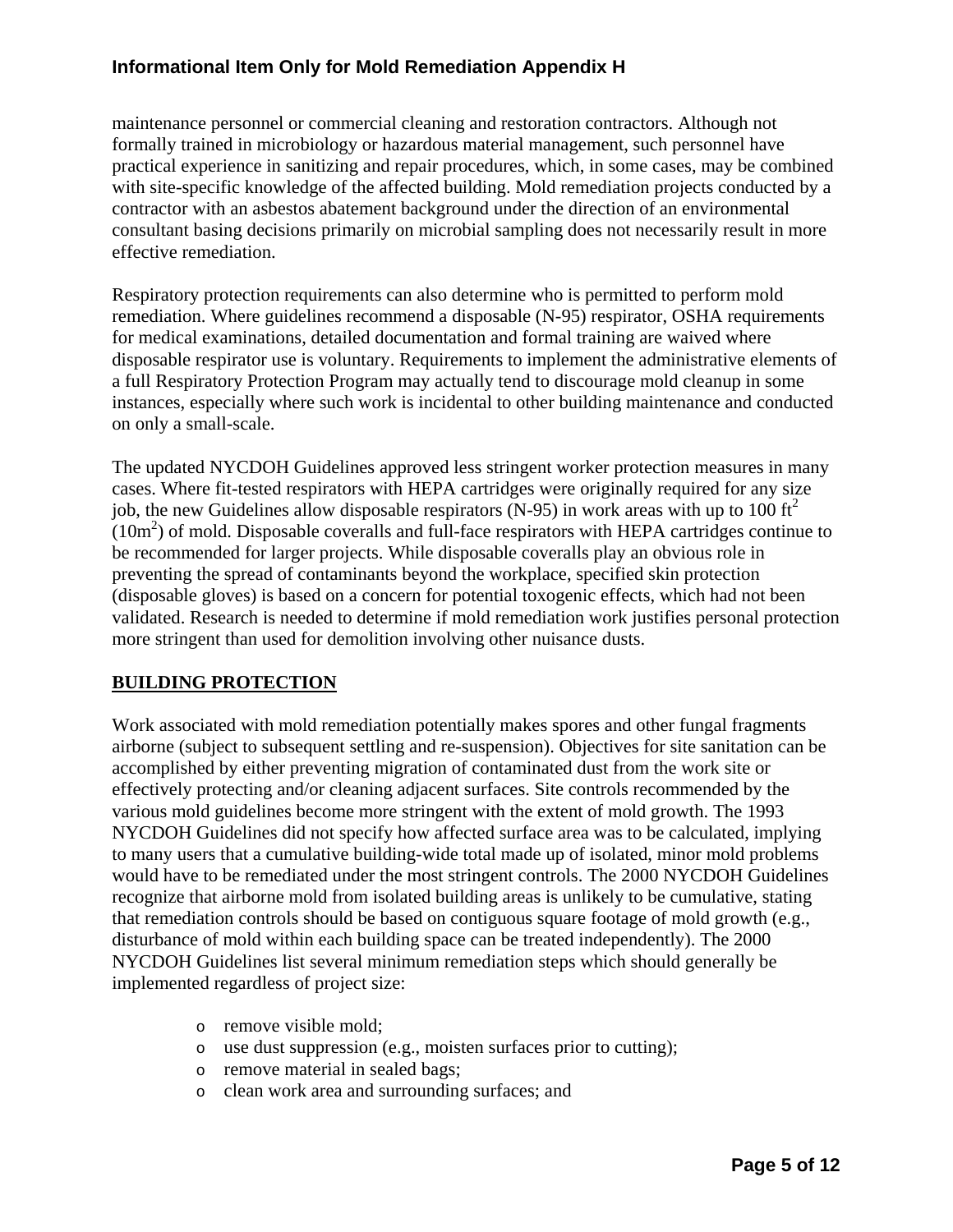o leave area dry and clean.

The 2000 NYCDOH Guidelines increased the threshold for triggering full containment maintained under negative pressure (including airlock and decontamination chamber with work conducted by hazmat personnel), from a cumulative mold area of 30 square feet throughout the building to 100 contiguous ft<sup>2</sup> (10m<sup>2</sup>). They also delete the 1993 requirement for air monitoring during and after all large mold remediations, leaving inspection as the primary tool of project oversight and quality control.

The NYCDOH Guidelines state "The listed remediation methods are not meant to exclude other similarly effective methods." In this regard, alternative control measures which may reduce the need for full containment include:

- o plasticizing only critical barriers (e.g., openings to adjacent areas);
- o protecting the HVAC system (sealing supplies and returns or shutting off system);
- o placing a drop cloth by the work site;
- o maintaining only a slight negative or neutral pressure;
- o recirculating air through a portable HEPA filter;
- o cleaning of all surfaces potentially impacted by the remediation work (including areas beyond the immediate work site); and
- o using the least dust-producing tool or procedure.

An important goal of mold remediation is to prevent migration into adjacent building areas, particularly if they are occupied. The tolerance implied for dust migration allowed in the NYCDOH Guideline is somewhere between housekeeping for general dust and decontamination procedures for lead or asbestos abatement.

Little data is available on the extent and duration of mold migration from remediation sites and the effectiveness of containment measures. Four published case studies present air monitoring data adjacent to contained or partially contained mold remediation sites, each showing some leakage beyond the work area (Weber and Martinez 1993<sup>22</sup>; Rautiala et al. 1998<sup>23</sup>; Light et al. 1989 and 1991). Monitoring data from the first case suggests that background air quality concentrations were maintained adjacent to only three of seven containments monitored, with airborne spores substantially elevated by the other four. Monitoring after remediation was completed showed air quality had returned to low concentrations in all areas (Weber and Martinez 1993).

The second case presented monitoring results adjacent to three containments. Some mold leakage was detected in the containment under neutral pressure and in the containment with local exhaust. Air quality was maintained by the containment under negative pressure (Rautiala et al. 1998).

The third case compared air quality inside mold remediation containments with adjacent buffer zones (vacated for duration of the work) and nearby occupied areas. Mold concentrations were elevated in the buffer zones due to a failure by the contractor to consistently implement required work practices. Airborne mold concentrations in occupied areas remained very low, however.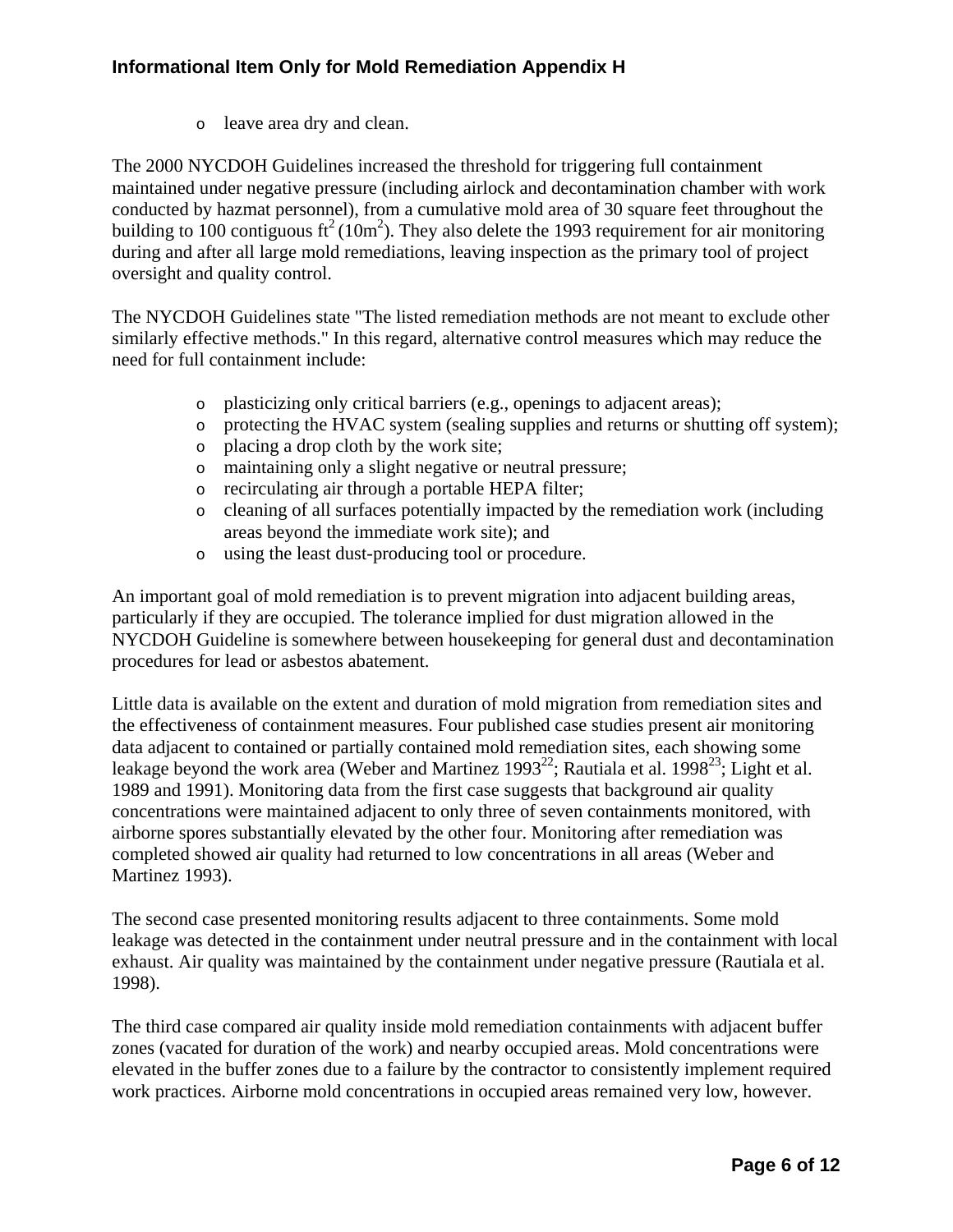Follow-up testing in the buffer zones showed concentrations returned to background levels (Light et al. 1991).

The final case examined remediation inside critical barriers (incomplete containment, neutral pressure). Seven of eight air tests in an adjacent occupied area were within normal background, (airborne fungi elevated). Air sampling results at the end of remediation and one year later at this site had returned to the background range (Light et al. 1989).

These findings suggest that under field conditions airborne mold may migrate from the remediation area due to various design, construction, or maintenance deficiencies related to attempted containment. Elevated concentrations in adjacent areas were shown to be temporary and were later resolved. In the case studies, occupant exposure was apparently avoided by either conducting the work after-hours or vacating a buffer zone around the work area.

Containment failures allowing such mold migration may be caused by deficiencies in design or work practices. These findings suggest that, under field conditions, containments do not completely prevent mold migration from the work site. In some cases, remediation without full containment can provide comparable control.

The NYCDOH Guidelines imply that remediation oversight can generally be based on verification of work practices and indicators of potential contamination such as visible dust and smoke tube observations.

#### **OCCUPANT PROTECTION**

The most effective protection of building occupants during mold remediation is based on a combination of control measures, including temporary evacuation, site sanitation, and containment. Considerations are often different for the general (non-sensitive) population versus sensitive individuals.

Controls specified by the NYCDOH Guidelines assume average conditions (e.g., building remains occupied with only general population present), with flexibility allowed where conditions differ significantly. For example, where immuno-compromised occupants could be exposed, or exceptionally dusty demolition processes are involved, the threshold for using full containment might be reduced. Conversely, less stringent measures may be considered where potential exposures will be negligible (see Example 3).

Example 3. Variance From Full Containment (extensive mold growth; no sensitive occupants present):

- conduct work when building is vacant or a large buffer zone can be cleared of occupants
- maintain critical barriers
- implement enhanced dust control measures for removal operation
- perform enhance cleaning of adjacent areas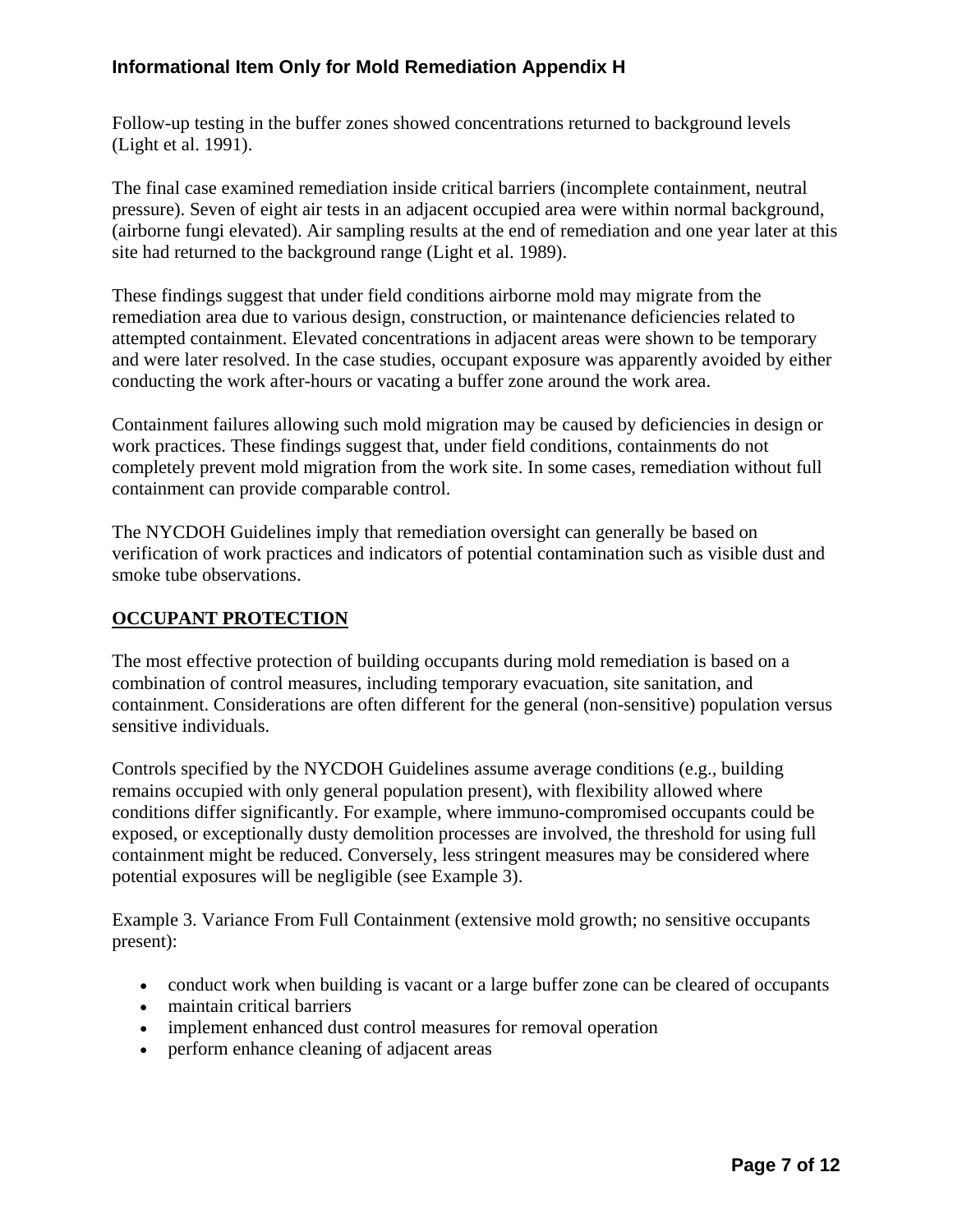In addition to specifying measures for controlling airborne mold, the NYCDOH Guidelines include these provisions for further protection of building occupants:

- o vacate immediate area during remediation;
- o move any mold-sensitive individuals from adjacent building areas during remediation activity.

Consideration for vacating the entire building is reserved for cases of widespread contamination with medically associated illness throughout the building. A provision in the 1993 NYCDOH Guideline required immediate evacuation where an air sample exceeded  $1000 \text{ cfu/m}^3$  of *Stachybotrys chartarum.*

With a primary objective being to protect occupants from exposure to building mold at levels which could cause adverse health effects, two populations must be considered, general and sensitive. Many occupants appear to tolerate low background concentrations of mold (the "general population"). Where large-scale mold remediation is conducted, conditions should generally be acceptable for the general population when either:

- 1. work is conducted within a full containment; or
- 2. work is conducted off-hours followed by detailed cleaning of surrounding areas; or

 3. a buffer zone is vacated around the work area, which is subsequently cleaned before occupancy.

Where potentially sensitive individuals are involved, they are best protected by relocation. Ideally, each patient's condition should be verified medically (e.g., a physician finds they have a history of mold sensitivity or susceptibility to opportunistic infection). With current publicity concerning potential mold effects, some occupants may incorrectly perceive they are sensitive to mold exposure. Issues of sensitivity are best resolved with specialized medical assessment (ACGIH 1999). When true sensitivity is confirmed, all efforts should be made to relocate the patient from any areas with potential exposure to remediation activity. In situations where this is not feasible (e.g., mold remediation in a health care facility with continuous occupancy of immuno-compromised patients), all feasible controls to minimize exposure should be considered (e.g., full containment of even small work areas).

### **VERIFICATION**

A clearance step is included in many mold remediation projects to verify that specified control objectives have been accomplished and that the area is acceptable for reoccupancy. An important revision of the NYCDOH Guidelines was made in relation to how remediated areas are cleared. The 1993 version specified air monitoring after many projects with areas failing to be cleared if any detectable *Stachybotrys chartarum* was present. The 2000 Guidelines made visual inspection the primary verification tool (remediated area must be found clean and free of visible contamination). Clearance air monitoring is reserved for the largest projects (e.g., exceeding 100 contiguous  $\text{ft}^2(10 \text{m}^2)$  with interpretation of data left to professional judgment.

A comparison of visual with "quantitative" clearance should consider the following: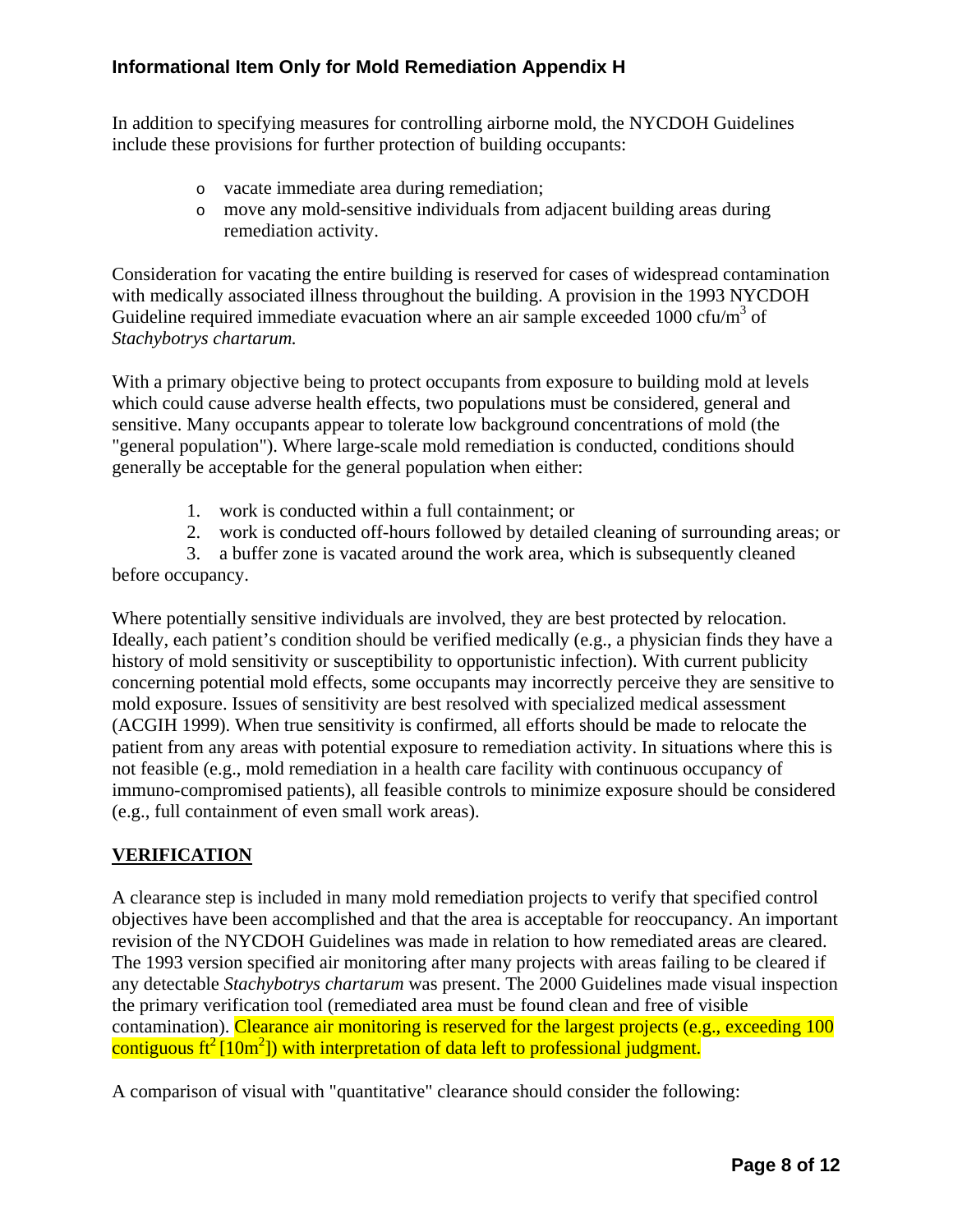- o there are no accepted health-based standards for airborne mold
- o there is no precise formula for distinguishing normal background mold from contamination
- o airborne mold may vary widely by time and location (including a "memory effect" where readings immediately after remediation do not reflect longer term levels).
- o specific monitoring methods each have limitations (e.g., inaccuracy of spore trap identifications, delay for impactor sample analysis).

Failure to recognize the normal variability of airborne mold has led to false negative conclusions for some projects (e.g., mold growth has been completely removed, but the area fails clearance). Trace findings of molds considered to be "toxic", or an unacceptable ratio comparing the results of outdoor air or to indoor mold may be the basis for such clearance failures. Conversely, false positive results can occur when an inadequate visual inspection fails to identify improper work practices, while test results are interpreted to represent normal background concentrations.

# **DISCUSSION**

Comparison of some typical project settings illustrates the range of general response options available for remediation.

Case 1 (least stringent) involves minor mold growth in a home with no health issues involved. Objectives are to generally restore the condition of the home (including elimination of musty odor). In this case, moisture sources and surface growth are repaired where feasible and minor residue is partially tolerated in the cleanup.

Case 2 involves major mold growth in an office building with no known sensitive individuals. Objectives are to restore building conditions and to minimize the risk of minor allergies. Remediation is performed either after hours or with occupants temporarily relocated. Moisture sources are identified and repaired. Surface growth is repaired under partial containment and the general area sanitized.

Case 3 (most stringent) involves major mold growth in a health care facility with the objective being to minimize exposure of nearby immuno-compromised patients. All moisture sources and visible growth should be repaired with verification. Mold remediation is performed under full containment with all potentially affected surfaces sanitized.

### **CONCLUSIONS**

1. While the principles of mold remediation are generally applicable (e.g., control moisture sources, repair surface

 growth, protect nearby surfaces), the complexity of the process can vary considerably. For example, where the extent

 of mold growth is minor and/or potential risks to occupants are minimal, an informal approach may be acceptable, using

less detailed procedures, less stringent controls, and personnel who are not specialized.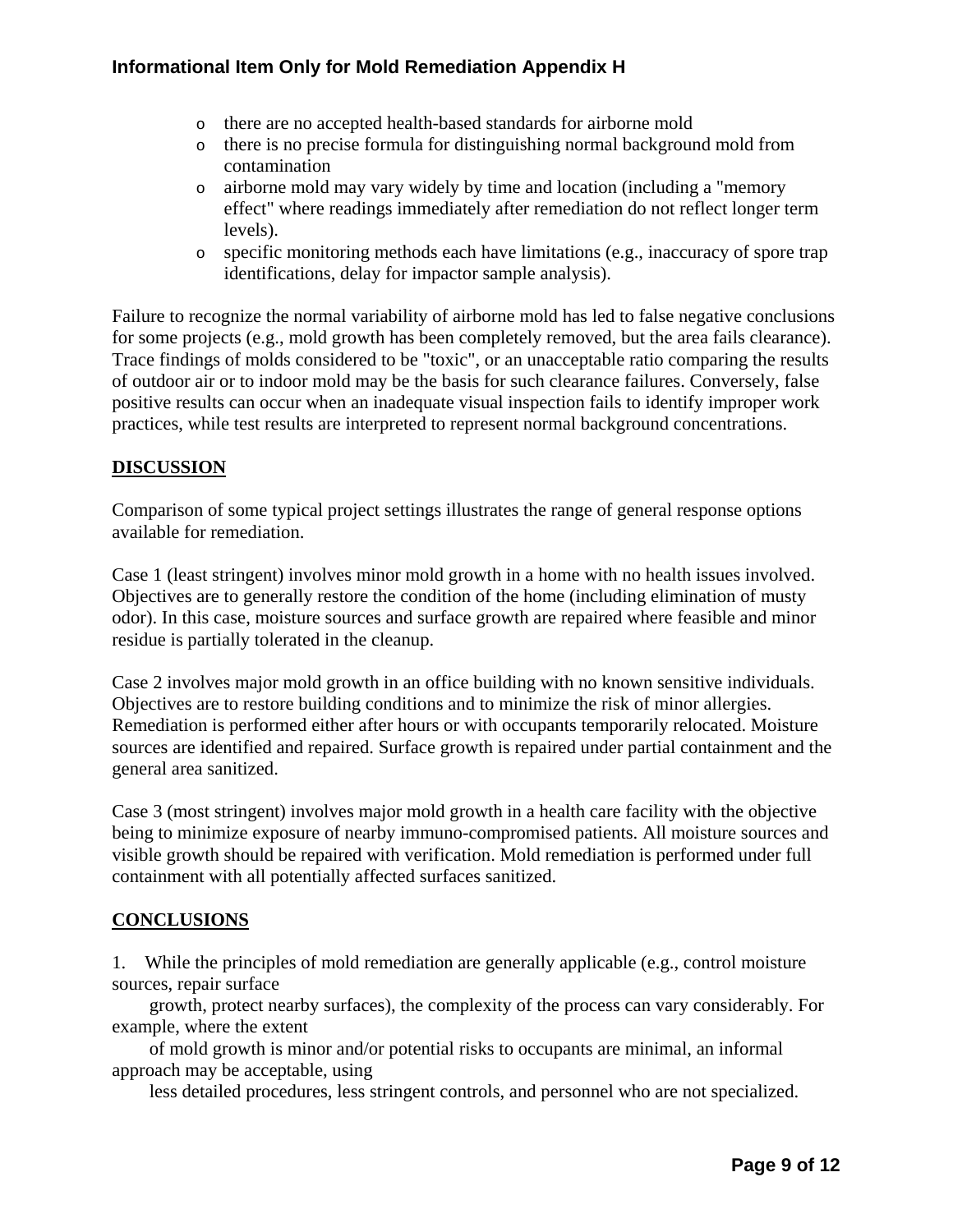2. Building mold growth can usually be assessed solely by visual inspection of potentially impacted surfaces. Similarly,

 control and verification of the remediation process can often be based on visual observations (testing optional).

 Considering the variability of normal airborne concentrations and lack of health-based standards, microbial testing is not

recommended for most situations.

3. Repairs of moisture sources and mold growth range from simple to complex. In the latter cases, implementation may

 often be phased over a period of time, and full implementation may not be possible. Interim or partial controls may be

sufficient to meet air quality objectives (air monitoring may help track progress).

4. Alternative approaches can be considered to protect against exposure to mold during remediation activity. These include

 full or partial containment, surface protection, cleaning, and temporary relocation of occupants.

5. Mold remediation guidelines have little basis in risk assessment, and the effectiveness of most procedures has never been

 verified. Cost-effective measures for protection of workers, building surfaces, and occupants have not been established.

#### **REFERENCES**

 1. Kozak, P.P., Gallup, J., Cummings, L.H., Gillman, S.A. In: Currently Available Methods for Home Mold Surveys.

Annals of Allergy 45:167 (1980).

 2. U.S. Department of Agriculture: How to Prevent and Remove Mildew. Home and Garden Bulletin 68, Washington,

D.C. (1980).

 3. Burge, H.A. In: Indoor Air and Infectious Disease. Occupational Medicine: State of the Art Reviews, Vol. 4, No. 4.

Philadelphia, PA (1980).

 4. Institute of Inspection, Cleaning and Restoration Certification: Standard and Reference Guide for Professional Water

Damage Restoration, S500-94. Vancouver, WA (1995).

 5. Morey, P.R., Hodgson, M.J., Sorenson, W.G., Kullman, G.A., Rhodes, W.W., Visvlsvara, G.S. In: Environmental

 Studies in Moldy Office Buildings: Biological Agents, Sources and Preventative Measures. Annals of ACGIH. 10:21

(1984).

 6. Guidelines for the Assessment of Bioaerosols in the Indoor Environment. American Conference of Governmental

Industrial Hygienists, Cincinnati, OH (1989).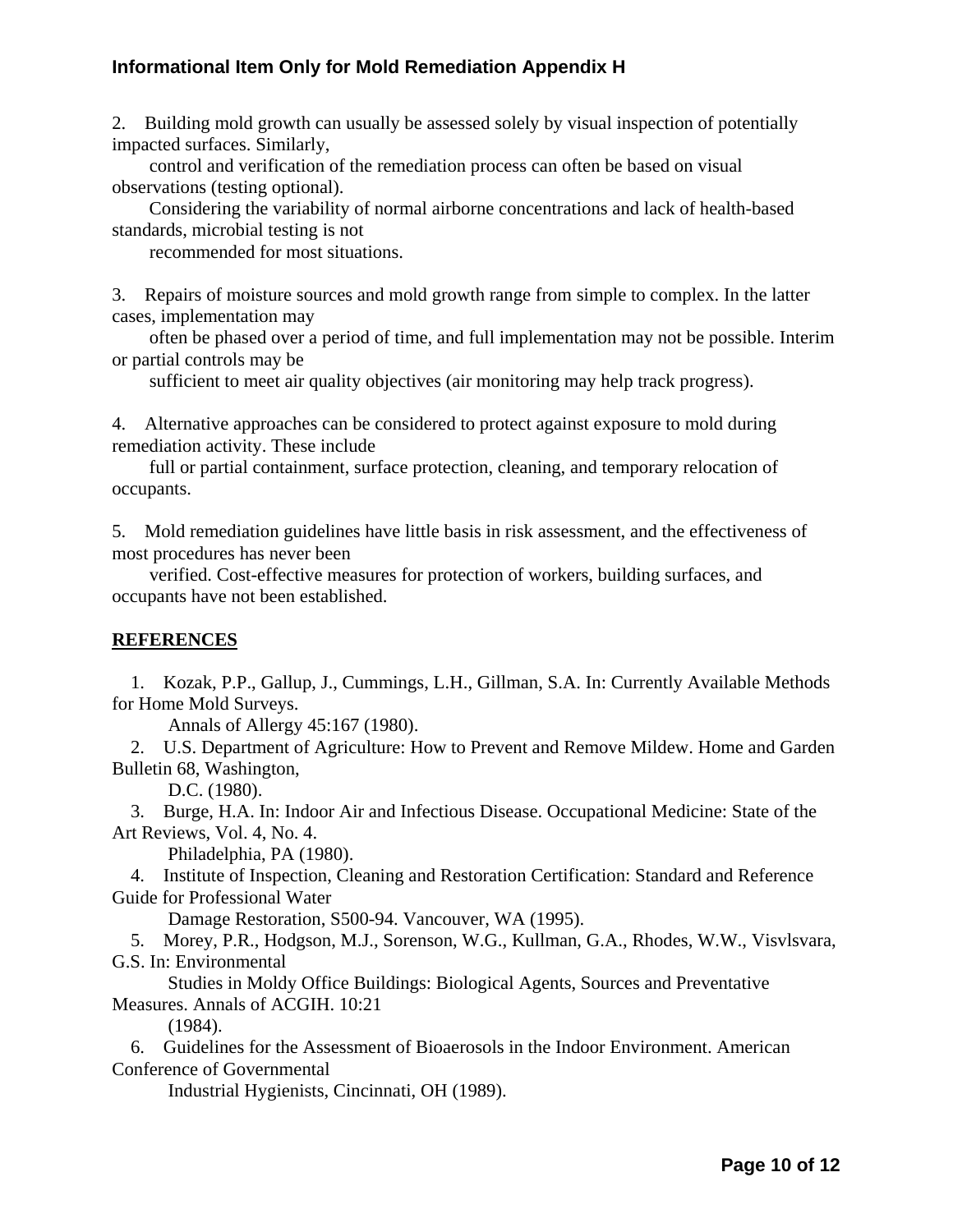7. Light, E.N., Coco, J.A., Bennett, A.C., et al.: Abatement of Aspergillus niger Contamination in a Library.

Proceedings of IAQ 1989. ASHRAE. Atlanta, GA (1989).

 8. Light, E.N., Bennet, A.C., Dyjack, D.T., et al.: Project Designs for the Abatement of Microbial Contamination. In:

Indoor Air Pollution. American Chemical Society. Washington DC (1991).

 9. Morey, P.R.: Microbiological Contamination in Buildings: Precaution Against Remediation. In: Proceedings of IAQ

1992. ASHRAE. Atlanta, GA (1992).

 10. New York City Department of Health: Guideline on Assessment and Remediation of *Stachybotrys* atra in Indoor

Environments. New York City, NY (1993).

 11. Flannigan, B. and Morey, P.R.: Control of Moisture Problems AffectingBiological Indoor Air Quality. ISIAQ,

Helsinki, Finland (1996).

 12. Field Guide For the Determination of Biological Contaminants in Environmental Samples. American Industrial

Hygiene Association. Fairfax, VA (1996).

 13. Health Canada: Fungal Contamination in Public Buildings. Federal - Provincial Committees on Environment and

Occupational Health, Ottawa, Canada (1995).

 14. New York City Department of Health: Guidelines on Assessment and Remediation of Fungi in Indoor Environments.

New York City, NY (2000).

 15. Guidelines for the Assessment of Bioaerosols in the Indoor Environment. American Conference of Governmental

Industrial Hygienists, Cincinnati, OH (1999).

 16. Environmental Protection Agency: Mold Remediation in Schools and Commercial Buildings. U.S. EPA Report

402-K-01-001, Washington, DC (2001).

 17. Centers for Disease and Control: Questions and Answers on *Stachybotrys chartarum* and Other Molds. CDC,

Atlanta, GA (2000).

 18. Dykwicz, C.A.: Hospital Infection Control in Hematopoietic Stem Cell Transplant Recipients. In: Morbidity and

Mortality Weekly Report, CDC, October 20, 2000.

 19. Page, E.H. and Trout, D.B.: The Role of *Stachybotrys* Mycotoxins in Building-Related Illness. American Industrial

Hygiene Association Journal, 62:644 (2000).

 20. Robbins, C.A., et al.: Health Effects of Mycotoxins in Indoor Air. Applied Occ. and Env. Hyg. 15(10):773

(2000).

 21. Rao, C.Y., Burge, H.A., Chang, C.S.: Review of Qualitative Standards and Guidelines for Fungi in Indoor Air.

Journal of the Air and Waste Management Association 46 : 899 (1996).

22. Weber, A.M. and Martinez, K.F.: HETA 93-1110-2575 Martes County Courthouse.